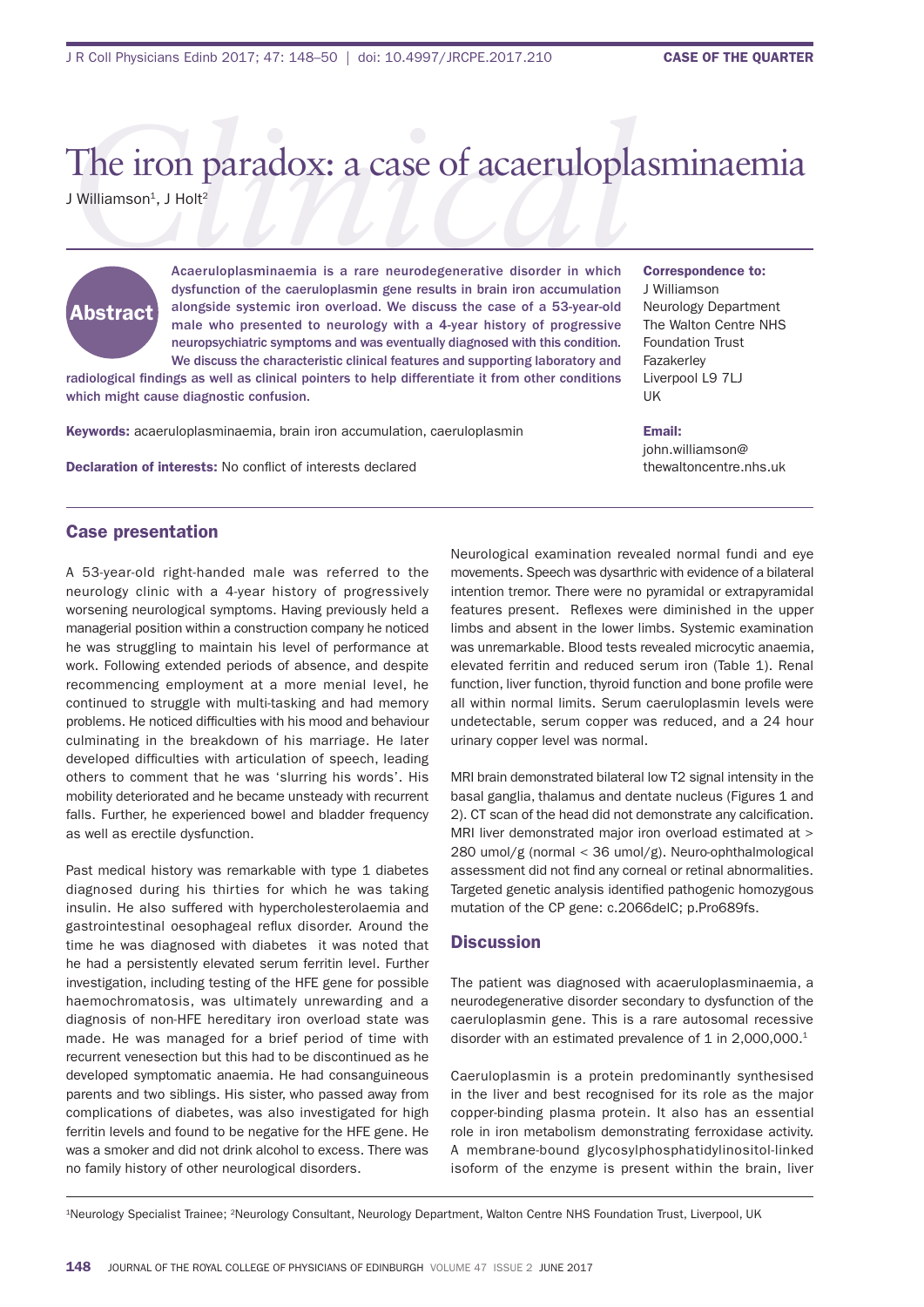|                            | <b>Value</b>  | Normal range   |
|----------------------------|---------------|----------------|
| Haemoglobin                | 125 g/l       | 140-180 g/l    |
| Mean corpuscular<br>volume | 76.0 fl       | 80-100 fL      |
| Ferritin                   | 1395 ug/L     | 30-400 ug/L    |
| Iron                       | 4 umol/L      | 10-30 umol/L   |
| Caeruloplasmin             | < 0.03        | $0.15 - 0.3$   |
| 24 hour urine copper       | $0.07$ umol/L | $0-0.9$ umol/L |

and pancreas and is responsible for controlling efflux of intracellular iron. Deficiency of this enzyme results in intracellular iron accumulation which in turn gives rise to the characteristic clinical manifestations of this condition, including, paradoxically, iron-deficiency anaemia (the iron is trapped in affected organs). $1$  The condition typically presents in the fourth or fifth decade with a triad of anaemia, diabetes and neurological symptoms; retinal degeneration is also commonly seen. There can be marked phenotypic variability even within family members sharing the same genetic defect.<sup>2</sup> The most common neurological presentation is ataxia, cognitive decline and hyperkinetic movement disorder. Cognitive symptoms can include apathy, memory and mood disturbance. $1$  The diagnosis is confirmed on discovering a complete absence of caeruloplasmin alongside supporting laboratory tests including microcytic anaemia, elevated ferritin and decreased copper.

Acaeruloplasminaemia has characteristic MRI appearances with hypointensity in the basal ganglia and dentate nucleus allowing it to be distinguished from other conditions presenting with neurodegeneration and brain iron accumulation.<sup>3,4</sup> It should be considered in any patient with unexplained persistently elevated serum ferritin, following exclusion of hereditary haemochromatosis.<sup>5,6</sup> Haemochromatosis, in which increased intestinal absorption of iron results in overload, responds to venesection because removal of blood stimulates efflux of iron from affected organs.<sup>7</sup> In contrast, patients with acaeruloplasminaemia are unable to mobilise iron stores due to a lack of functioning caeruloplasmin and repeated venesection will exacerbate iron deficiency anaemia. a patient may also be diagnosed during the diagnostic workup of other neurological disorders presenting with a combination of movement disorder and neuropsychiatric symptoms such as Wilson's disease. This disorder, secondary to a mutation in the ATP7B copper transporting protein, results in both a failure to incorporate hepatic copper into caeruloplasmin alongside a failure to excrete hepatic copper via the biliary system. The toxic build-up of copper within hepatocytes ultimately results in excess copper entering the systemic circulation. importantly, while these patients may have reduced levels of caeruloplasmin, serum and urinary copper would be normal or elevated.<sup>8</sup>

Figure 1 Axial section of T2 MRI demonstrating bilateral signal hypointensity in basal ganglia (arrow)



Figure 2 Axial section T2 MRI demonstrating bilateral signal hypointensity in basal ganglia (arrow) (A) and dentate nucleus (arrow)



acaeruloplasminaemia is managed with iron chelation therapy. While studies support the use of deferasirox at improving liver iron overload, there was no accompanying decrease in brain iron accumulation seen.<sup>9</sup> In one case report of a symptomatic heterozygote, zinc sulphate 200 mg/day halted progression and led to some improvement.<sup>10</sup> The condition is slowly progressive in nature and patients should be counselled with regards to this and managed in a multidisciplinary environment.  $\bullet$